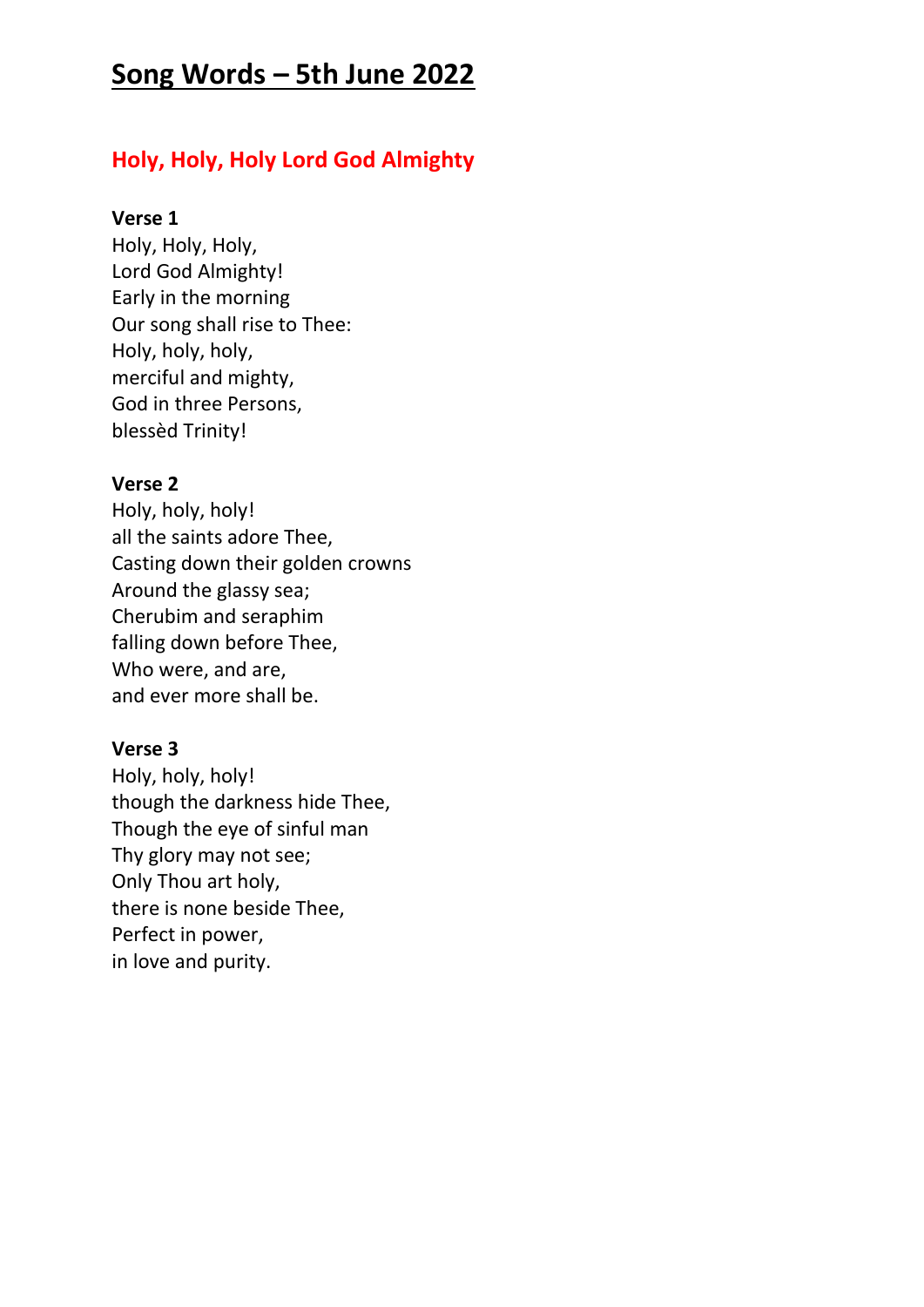## **Verse 4**

Holy, holy, holy, Lord God Almighty! All Thy works shall praise Thy name In earth, and sky, and sea; Holy, holy, holy, merciful and mighty, God in three Persons, blessèd Trinity!

### **Desborough Baptist Church CCLI Registration #770573**

CCLI Song # 1156 John Bacchus Dykes | Reginald Heber © Words: Public Domain Music: Public Domain For use solely with the SongSelect® Terms of Use. All rights reserved. www.ccli.com CCLI Licence No. 45277

## **We believe**

### **Verse 1**

We believe in God the Father, Maker of the universe, And in Christ His Son our Saviour, Come to us by virgin birth. We believe He died to save us, Bore our sins, was crucified. Then from death He rose victorious, Ascended to the Father's side.

## **Chorus**

Jesus, Lord of all, Lord of all, Jesus, Lord of all, Lord of all, Jesus, Lord of all, Lord of all, Jesus, Lord of all, Lord of all. Name above all names, Name above all names.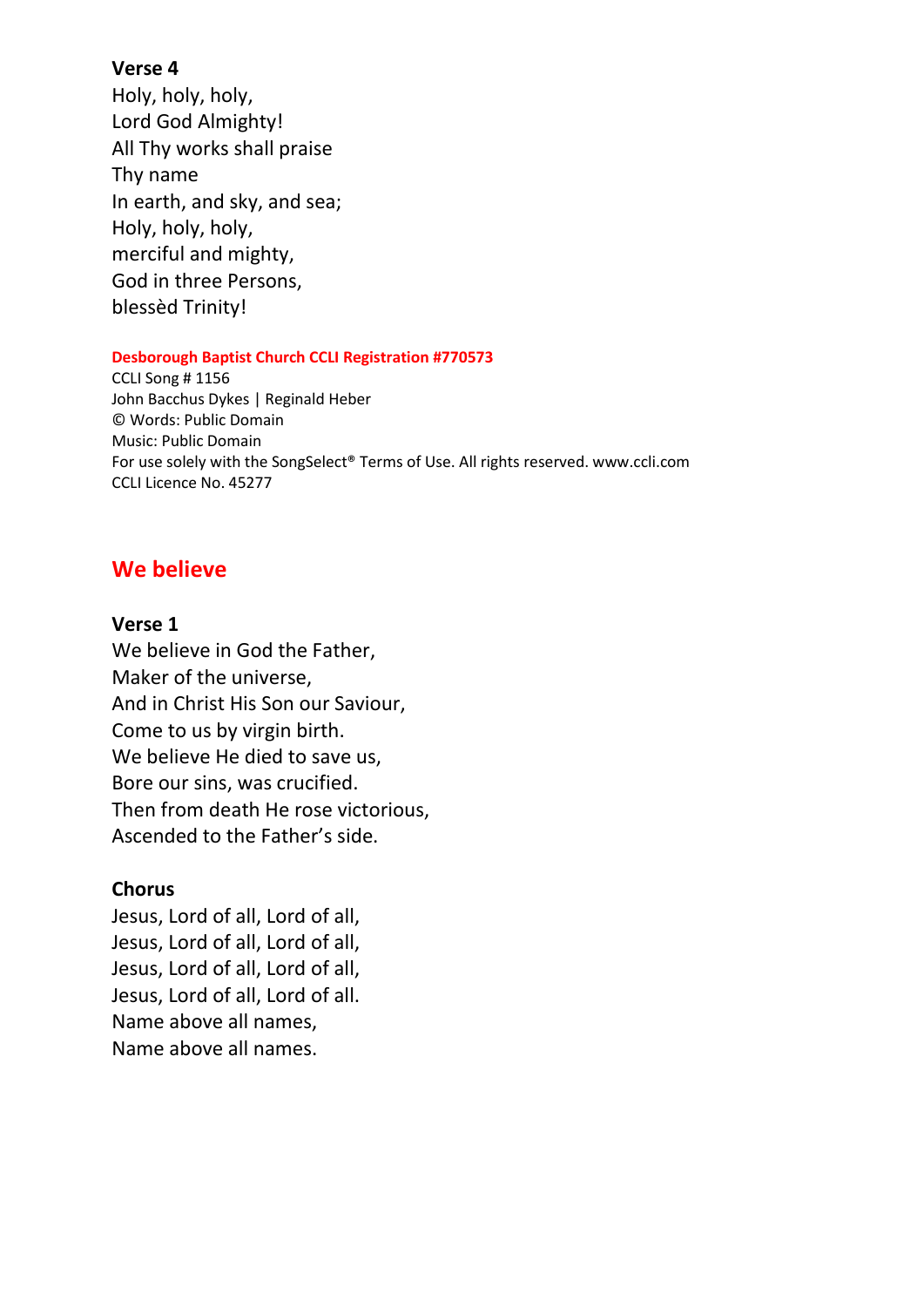### **Verse 2**

We believe He sends His Spirit, On His church with gifts of power. God His word of truth affirming, Sends us to the nations now. He will come again in glory, Judge the living and the dead. Every knee shall bow before Him, Then must every tongue confess.

#### **Desborough Baptist Church CCLI Registration #770573**

CCLI Song # 190689 Graham Kendrick © 1986 Thankyou Music (Admin. by Integrity Music Ltd) For use solely with the SongSelect® Terms of Use. All rights reserved. www.ccli.com CCLI Licence No. 45277

## **Be the centre**

**Verse 1**  Jesus be the centre Be my source, be my light, Jesus.

Jesus be the centre Be my hope, be my song, Jesus.

Be the fire in my heart Be the wind in these sails Be the reason that I live Jesus, Jesus.

Jesus be my vision Be my path, be my guide, Jesus.

### **Desborough Baptist Church CCLI Registration #770573**

CCLI Song # 2650429 Michael Frye © 1999 Vineyard Songs (UK/Eire) (Admin. by Integrity Music Ltd) For use solely with the SongSelect® Terms of Use. All rights reserved. www.ccli.com CCLI Licence No. 45277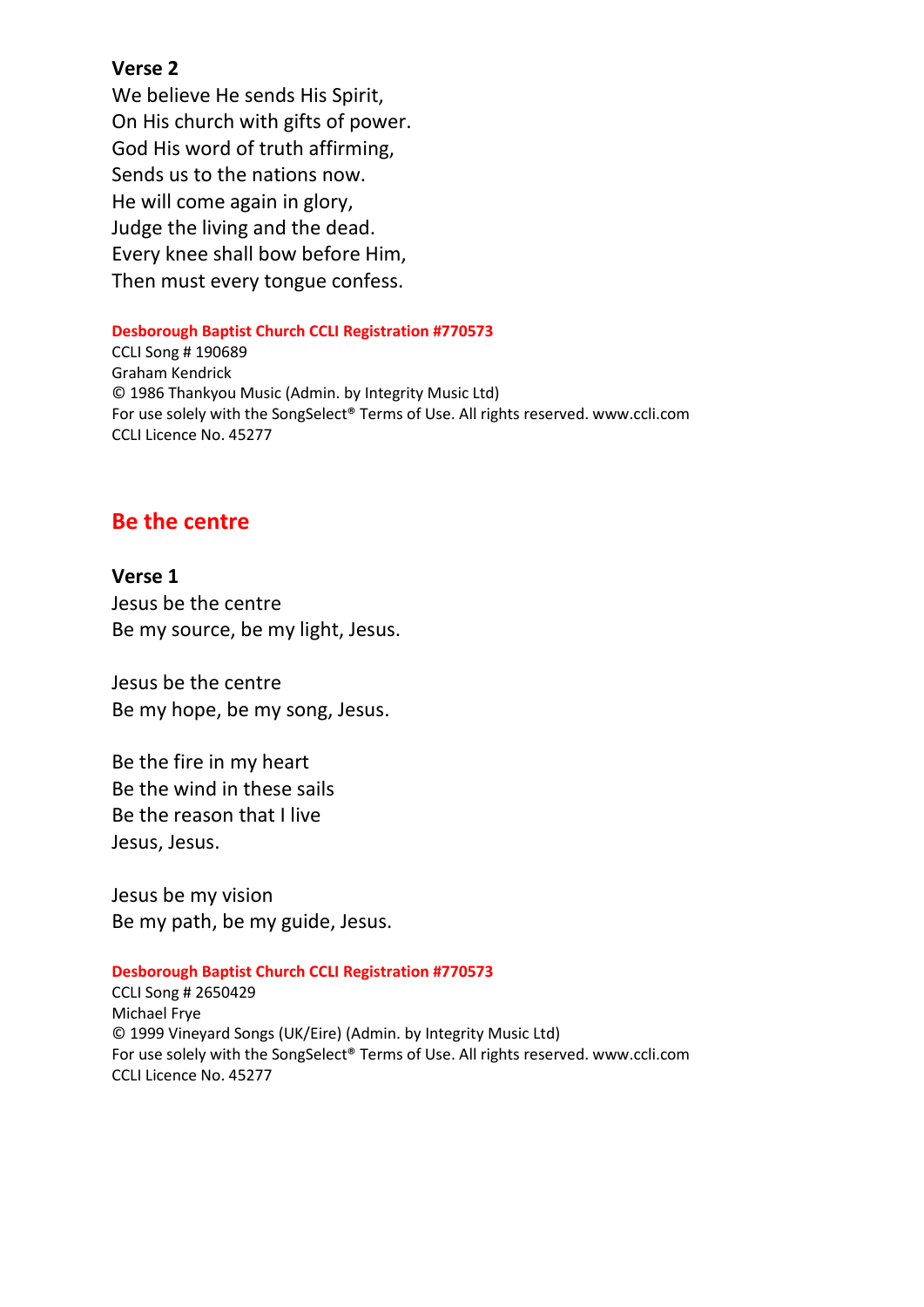## **O Breath of Life**

## **Verse 1**

O Breath of Life, come sweeping through us, Revive Thy church with life and power. O Breath of Life, come, cleanse, renew us, And fit Thy church to meet this hour.

## **Verse 2**

O Breath of Love, come, breathe within us, Renewing thought and will and heart: Come, love of Christ, afresh to win us, Revive Thy church in every part.

## **Verse 3**

O Wind of God, come, bend us, break us, Till humbly we confess our need; Then in Thy tenderness remake us, Revive, restore; for this we plead.

## **Verse 4**

Revive us, Lord! Is zeal abating While harvest fields are vast and white? Revive us, Lord, the world is waiting, Equip Thy church to spread the light.

### **Desborough Baptist Church CCLI Registration #770573**

CCLI Song # 2648008 Elizabeth Ann Porter Head Public Domain For use solely with the SongSelect® Terms of Use. All rights reserved. www.ccli.com CCLI Licence No. 45277